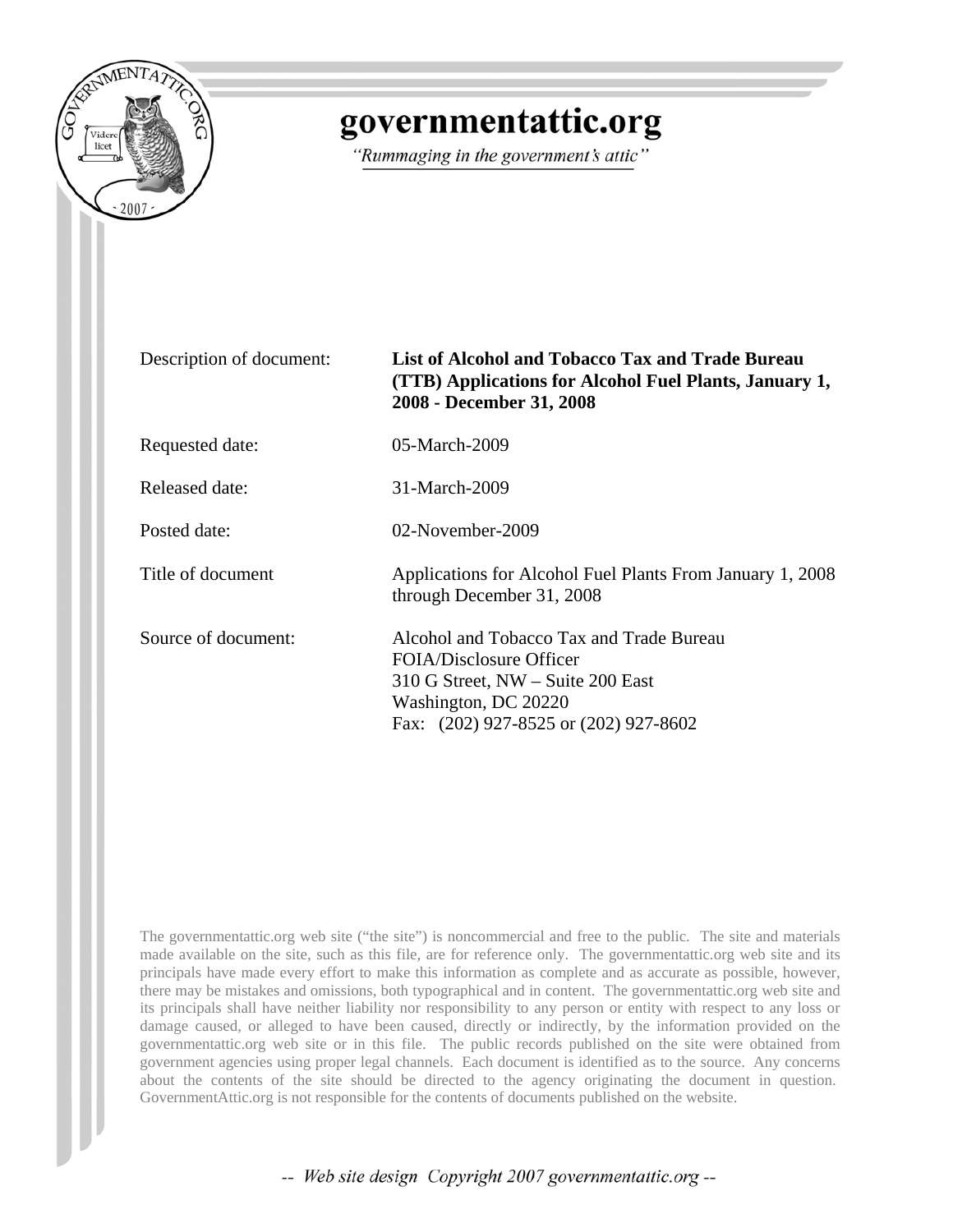

## DEPARTMENT OF THE TREASURY ALCOHOL AND TOBACCO TAX AND TRADE BUREAU WASHINGTON, DC 20226

MAR 3 I 2009

Refer to: 09-044 4040000:hbb

This is in reference to your request dated March 5, 2009, under the Freedom of Information Act (FOIA). You requested a count of AFP applications by State from January - December 2008.

We enclose a listing indicating the number of the AFP applications received from January - December 2008; however, we have redacted from this list those States that have less than three applications filed. AFP information is collected under the authority of the Internal Revenue Code of 1986 (IRC) and the information that we collect under this authority is considered tax return information. Exemption (b)(3) of the FOIA (5 U.S.C. 552 (b}(3» exempts from disclosure records that are specifically prohibited from disclosure by statute. The IRC (26 U.S.C. 6103), prohibits disclosure of return information unless such disclosure is specifically statutorily authorized. We are unaware of any specifically authorized disclosure which is applicable to your request. While the cumulative data we have enclosed in response to your request is not specific to any single applicant and therefore not considered a disclosure of return information, data about less than three applicants could reasonably be inferred to provide return information about a single applicant.

We enclose a Document Cover Sheet explaining your right to appeal. If you choose to appeal our response, you must do so no later than 35 days from the date of this letter. Please note that we are charging no fee for processing your request.

Sincerely,

Herald dreiberg, Ass't Director for Francis W. Foote  $\bigcup$ 

Director, Regulations and Rulings Division

Enclosure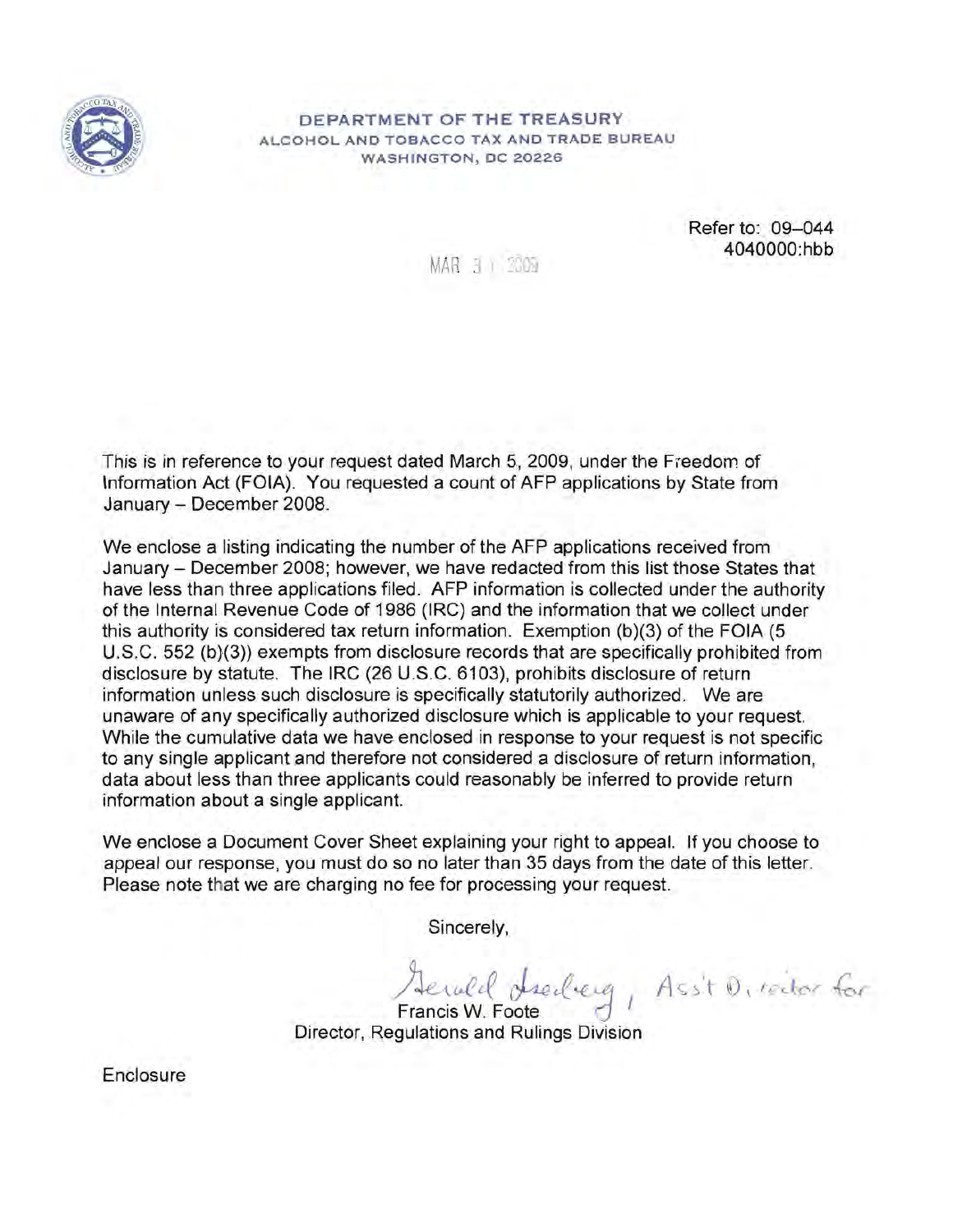Applications for Alcohool Fuel Plants From January 1, 2008 through December 31

|                        | INDUSTRY_TYPE_CODE Alcohol Fuel Plant |                |
|------------------------|---------------------------------------|----------------|
|                        |                                       | <b>COUNT</b>   |
| <b>STATE</b>           |                                       |                |
| AK                     |                                       | $(b)$ (4)      |
| <b>AL</b>              |                                       | 16             |
| AR                     |                                       | 13             |
| $\overline{AZ}$        |                                       | 10             |
| CA<br>DIC<br>DIC<br>DE |                                       | $\frac{33}{7}$ |
|                        |                                       |                |
|                        |                                       | $\overline{3}$ |
|                        |                                       | $(b)$ (4)      |
|                        |                                       |                |
| <b>FL</b>              |                                       | 53             |
| GA                     |                                       | 20             |
| $rac{1}{\text{GU}}$    |                                       | $(b)$ $(4)$    |
|                        |                                       | 3              |
| <b>IA</b><br>ID<br>IL  |                                       | 14             |
|                        |                                       | 6              |
|                        |                                       | 14             |
| $\overline{I}$         |                                       | 13             |
| Ks                     |                                       | 3              |
| KY                     |                                       | 14             |
| LA                     |                                       |                |
| <b>MA</b>              |                                       | $\frac{3}{5}$  |
| <b>MD</b>              |                                       | 4              |
| <b>ME</b>              |                                       | $(b)$ (4)      |
| MI                     |                                       | 10             |
| <b>MN</b>              |                                       | 10             |
| <b>MO</b>              |                                       | 13             |
| <b>MS</b>              |                                       | 12             |
| MT                     |                                       | b) (4)         |
| <b>NC</b>              |                                       | 28             |
| <b>ND</b>              |                                       | (b) (4)        |
| <b>NE</b>              |                                       |                |
| <b>NH</b>              |                                       |                |
| <b>NJ</b>              |                                       | $\frac{3}{4}$  |
| <b>NM</b>              |                                       | 3              |
| <b>NV</b>              |                                       | $\overline{3}$ |
| <b>NY</b>              |                                       | 17             |
| OH                     |                                       | 15             |